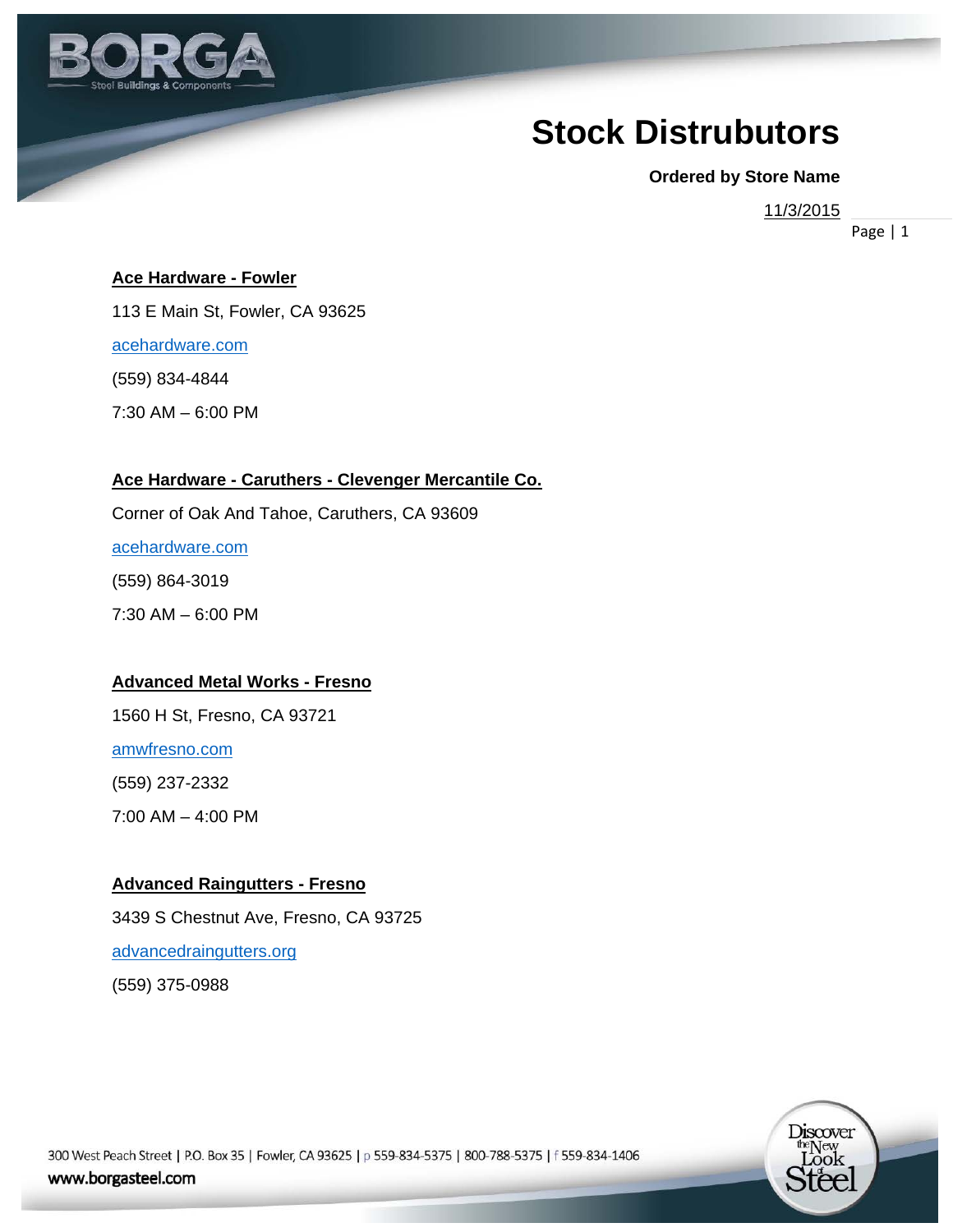

# **All Weather Roofing and Building Supply Co. - Oakhurst Measure Accept Accept Accept Accept Accept Accept Accept**

40148 Enterprise Dr, Oakhurst, CA 93644 allweathersupplyco.com (559) 642-4088 7:00 AM – 4:30 PM

#### **American Lumber Co. - Modesto**

1231 9th St, Modesto, CA 95354

#### 4x6.com

(209) 578-5200

7:00 AM – 5:00 PM

#### **Avenal Lumber & Hardware - Avenal**

600 Skyline Blvd, Avenal, CA 93204 stihldealer.net (559) 386-5323 8:00 AM – 5:30 PM

#### **Crossroads Feed and Supply - Modesto**

118 Albers Rd, Modesto, CA 95357 (209) 524-7643 8:00 AM – 6:00 PM

# **Diamond Ridge Roofing Inc. - Bakersfield**

7850 White Lane E-106, Bakersfield, CA 93309 (661) 835-9500

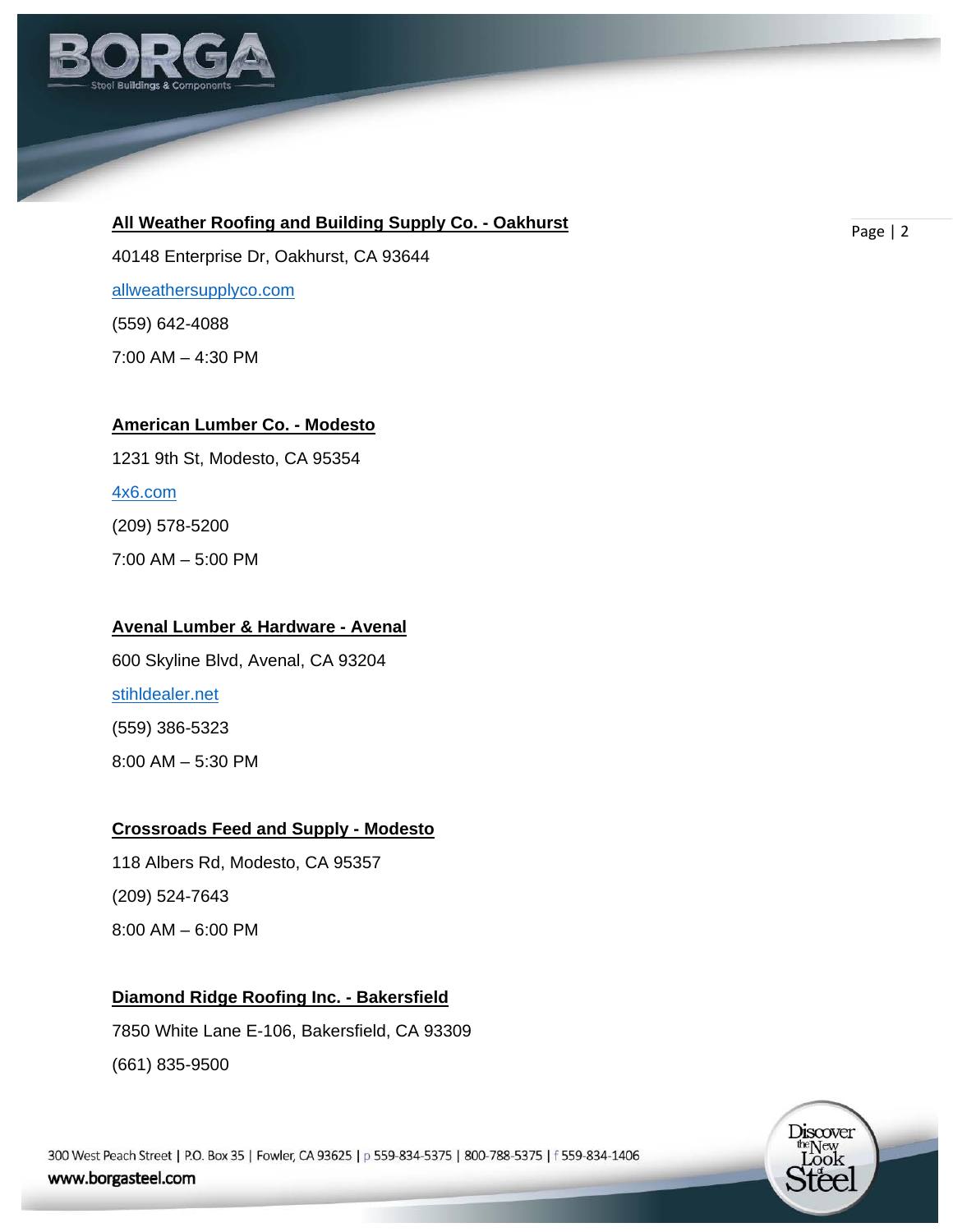

# **Dinuba Lumber - Dinuba Dinuba Page | 3**

441 W Tulare St, Dinuba, CA 93618

acehardware.com

(559) 591-4485

7:30 AM – 6:00 PM

# **Eighty Four Lumber - Bakersfield**

101 Ming Ave, Bakersfield, CA 93307

84lumber.com

(661) 827-0584

7:00 AM – 5:00 PM

# **Eighty Four Lumber - Clovis**

800 Gettysburg Ave, Clovis, CA 93612

84lumber.com

(559) 291-8444

7:00 AM – 5:00 PM

# **Fresno Ag Hardware - Fresno**

4590 N First St, Fresno, CA 93726

# truevalue.com

(559) 224-6441

7:00 AM – 7:00 PM

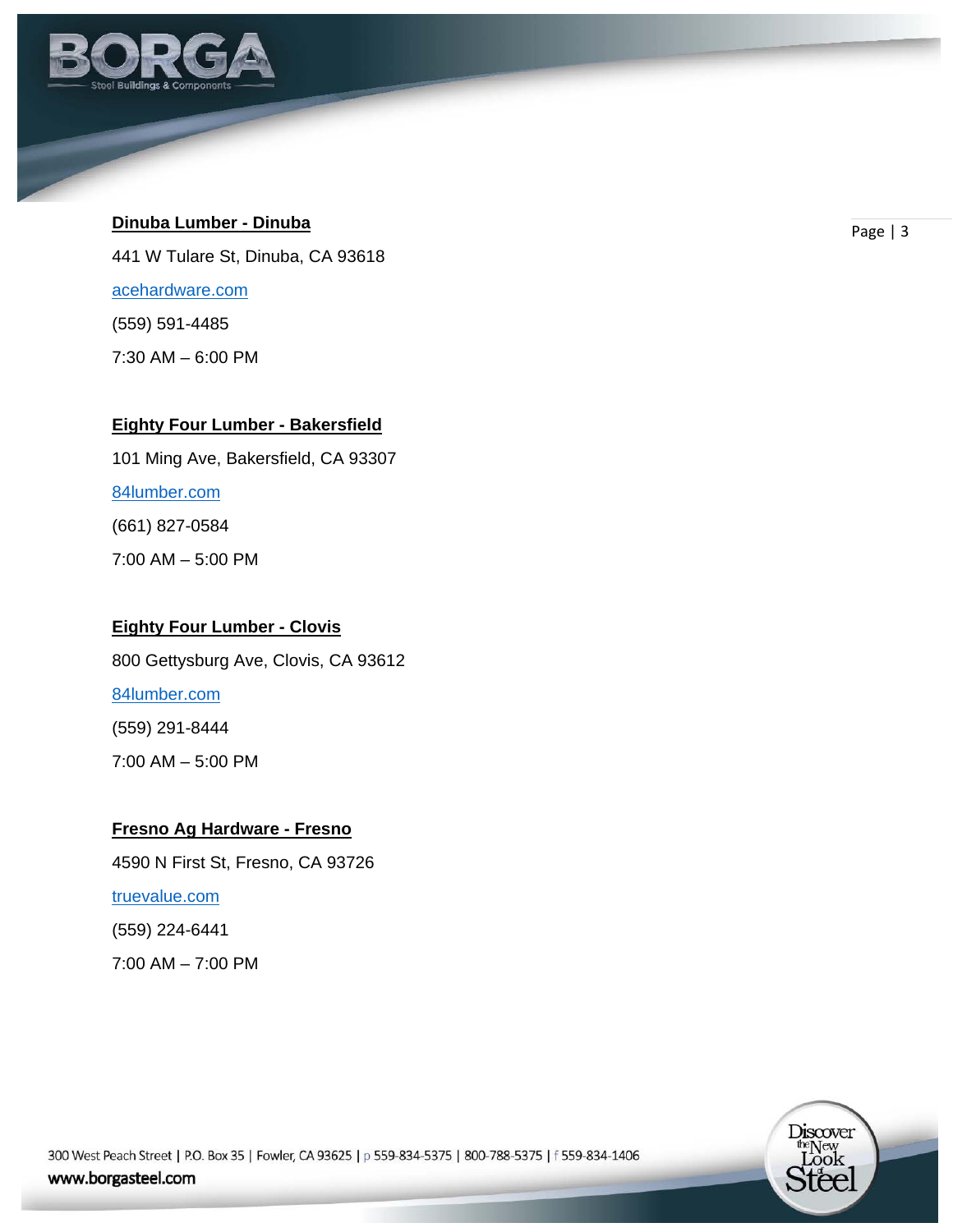

# **Hilmar Lumber - Hilmar Contract Contract Contract Contract Contract Contract Contract Contract Contract Contract Contract Contract Contract Contract Contract Contract Contract Contract Contract Contract Contract Contrac**

8150 Lander Ave, Hilmar, CA 95324 acehardware.com (209) 668-8123 7:00 AM – 7:00 PM

#### **Lemoore Hardware - Lemoore**

221 W D St, Lemoore, CA 93245

ww3.truevalue.com

(559) 925-1940

# **Mid valley pipe and steel chowchilla**

**Address:** 16141 Ave 24 1/2, Chowchilla, CA 93610 (559) 665-2950

# **Mid Valley Pipe and Supply - Tulare**

4106 S K St, Tulare, CA 93274 (559) 686-7521 7:00 AM – 5:00 PM

# **MJ Murphy Lumber - Carmel Valley**

10 E Carmel Valley Rd, Carmel Valley, CA 93924 (831) 659-2291

> Discover the New<br>Look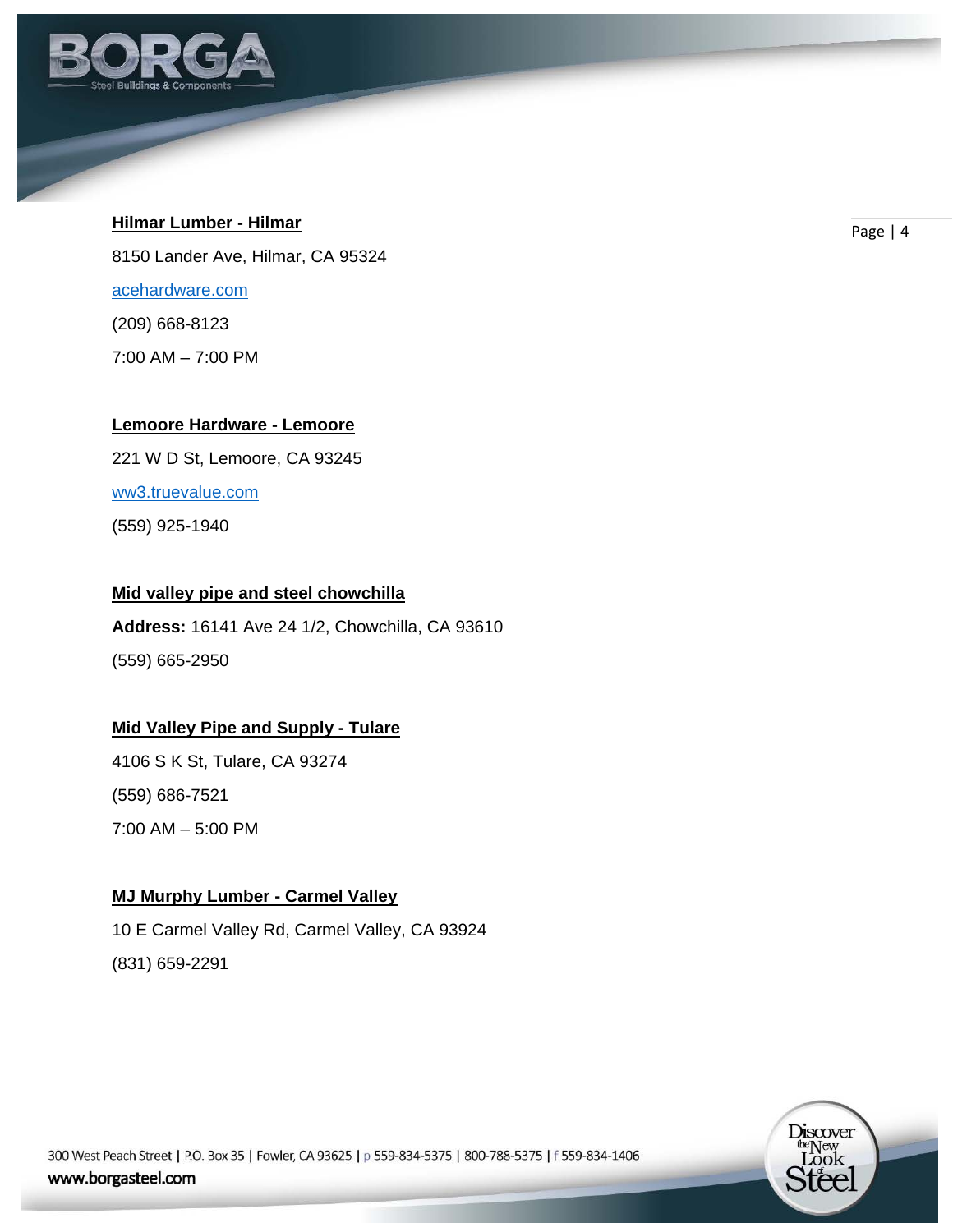

# **Monighetti's One-Stop Livestock Supplies - Buellton** *Page* **| 5**

545 Ave Of The Flags, Buellton, CA 93427 (805) 688-1242 8:30 AM – 5:30 PM

# **Morgan and slate manufacturing & supplies Hanford**

12918 Hanford Armona Rd, Hanford, CA 93230 (559) 582-4417

#### **Nelsons Ace Hardware - Selma**

2051 High St, Selma, CA 93662 (559) 896-3404 8:00 AM – 6:00 PM

# **Oakdale Ace Hardware & Home Center - Oakdale**

1010 E F St, Oakdale, CA 95361 (209) 847-3084 7:00 AM – 7:00 PM

#### **PRW Steel Supply - Paso Robles**

2925 Union Rd, Paso Robles, CA 93446 (805) 239-1688 7:00 AM – 5:00 PM

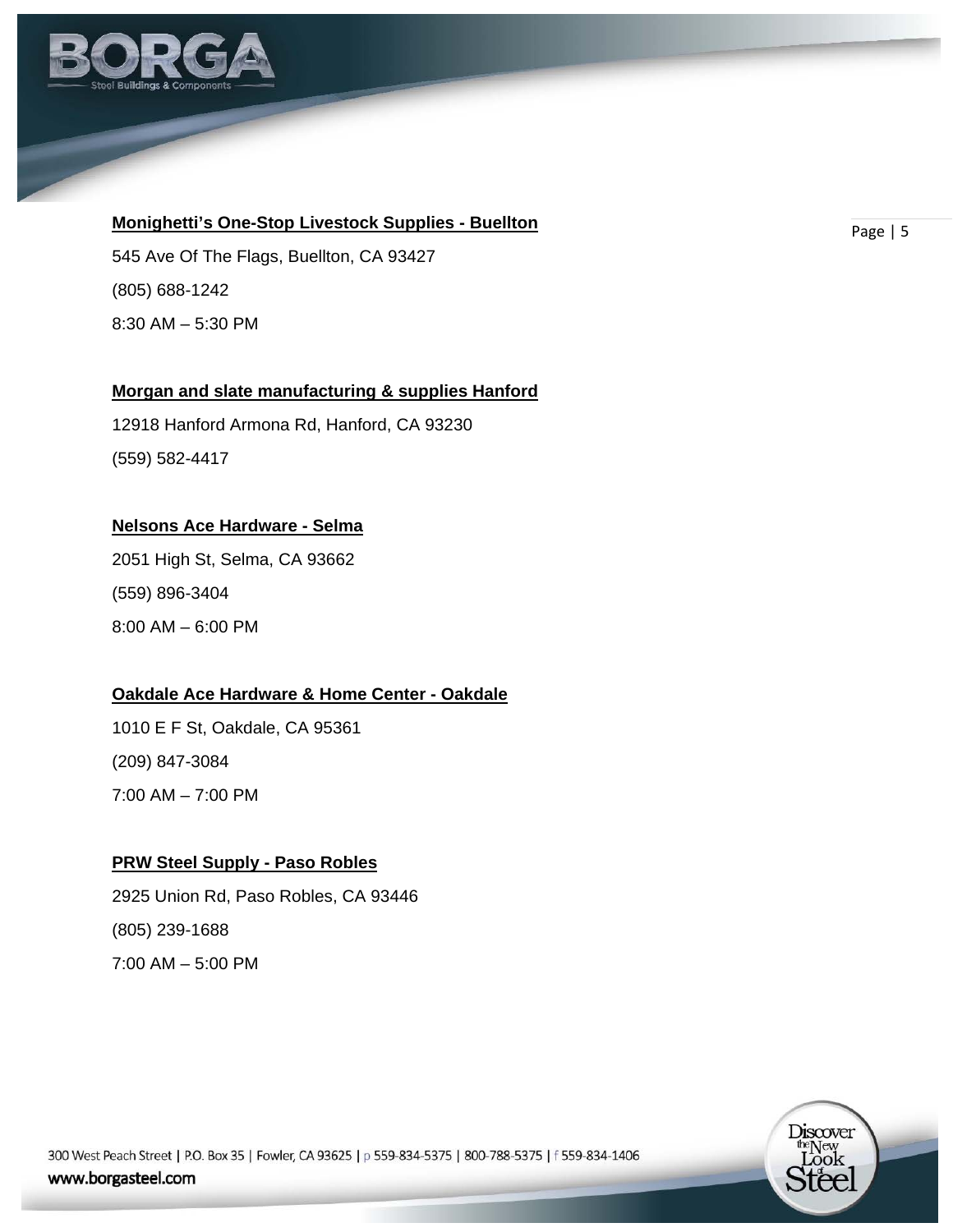

# **Riverdale Farm & Home Center - Riverdale Riverse Communication Communication** Page | 6

3371 W Mt Whitney Ave, Riverdale, CA 93656 (559) 867-4437 8:00 AM – 5:00 PM

#### **S and J Lumber - Madera**

12806 Rd 26 # B, Madera, CA 93637 (559) 661-5311

#### **Slumberger Lumber - Kerman**

14679 West Whitebridge, Kerman, CA 93630 (559) 846-7347

# **South Bay Metals, Inc. - Gilroy**

64 Denio Ave, Gilroy, CA 95020 (408) 848-2705 8:00 AM – 5:00 PM

# **Sorensen's True Value - Los Banos**

402 Washington Ave, Los Banos, CA 93635 (209) 826-2001 7:00 AM – 7:00 PM